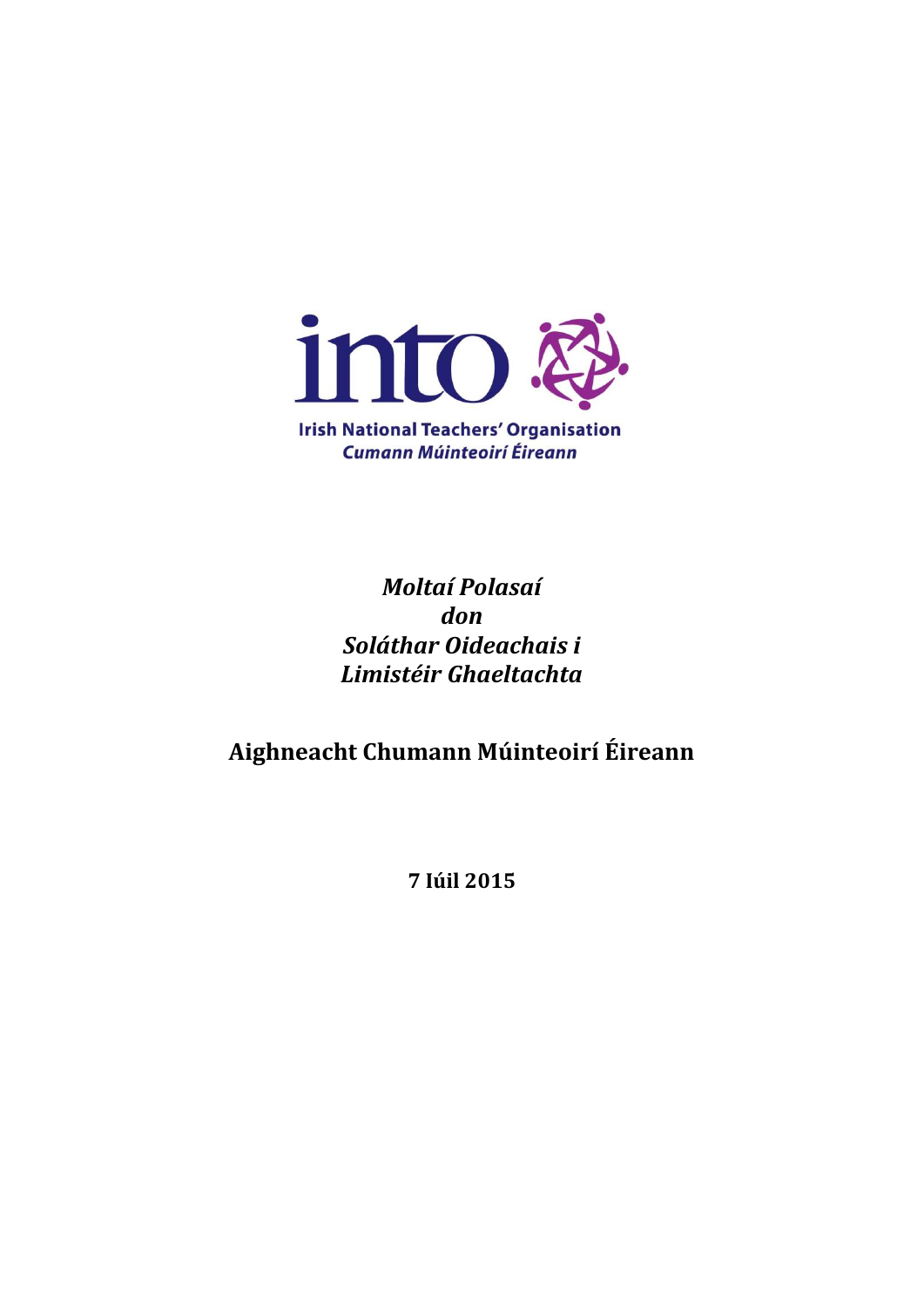## **Réamhrá**

Fáiltíonn Cumann Múinteoirí Éireann roimh an deis ionchur a bheith againn i réiteach polasaí don oideachas i limistéir Ghaeltachta. Tá taighde déanta, tuarascálacha scríofa agus moltaí curtha chun cinn cheana maidir le cúrsaí oideachas i limistéir Ghaeltachta, agus tá sé in am gnímh anois. Tá cúram ar an Roinn Oideachais a chinntiú go bhfeidhmíonn an córas oideachais ar mhaithe leis an nGaeilge agus le pobal na Gaeltachta seachas a mhalairt. Tá práinn leis an obair seo ó tharla go bhfuil daonra na gcainteoirí dúchais ag titim agus go bhfuil próifíl teangeolaíoch sna ceantair Ghaeltachta éagsúla ag síor athrú.

Tá cúram ar leith ar na scoileanna atá lonnaithe sa Ghaeltacht de réir An Achta Oideachais 1998 cuidiú chun an Ghaeilge a choinneáil mar phríomhthneanga an phobail. Aithníonn Acht na Gaeltachta 2012 gurb iad na scoileanna atá mar chroí chuid den tacaíocht atá de dhíth chun cur le húsáid na Gaeilge i measc an phobail Ghaeltachta.

Ní mór gach tacaíocht a chur ar fáil do na scoileanna sa Ghaeltacht chun a chur ar a gcumas ard chaighdeán oideachais a sholáthar don phobal. Ní leor a bheith ag brath ar na scoileanna chun tabhairt faoin dúshlán teanga sa Ghaeltacht. Tá ról an-tábhachtach ag an teagasc fhoirmiúil sna scoileanna ach ní mór tacaí a bheith sna pobail chomh maith – imeachtaí iarscoile do ghasúir agus seirbhísí tacaíochta do theaghlaigh.

## **Múnlaí**

Is iad na cainteoirí dúchais is mó a dhéantar leatrom orthu sa chóras reatha ó tharla go gcuirtear an bhéim ar shealbhú teanga na bhfoghlaimeoirí. Is fiú píolótú a dhéanamh ar choincheap an mhúinteora saibhrithe teanga, trí mhúinteoirí breise a cheapadh i scoileanna ina bhfuil cainteoirí dúchasacha in aon rang le foghlaimeoirí.

Is é córas an tumoideachais is mó a oireann sa chás nach cainteoirí dúchais is mó atá sa rang agus gurb í an Ghaeilge teanga teagaisc na scoile. Is féidir an Ghaeilge a shealbhú sa chéad dhá bhliain ar scoil trí chur chuige an tumoideachais go deireadh rang na naíonán. Sa chás gurb é an tumoideachas atá á chur i bhfeidhm, ní mór é seo a thógaint san áireamh agus meastóireacht na cigireachta á déanamh. Bheadh gá freisin córas an tumoideachais a mhíniú do thuismitheoirí.

Is ceart a aithint go bhfuil scoileanna ag teagasc trí Bhéarla toisc gurb é an Béarla teanga an phobail den chuid is mó. Cé go bhfuil scoileanna mar seo lonnaithe i limistéir oifigiúil na Gaeltachta, ní pobail Ghaeilge iad i gcoitinne.

I gceantair áirithe ina bhfuil an Ghaeilge agus an Béarla á labhairt, is ceart gach spreagadh a thabhairt do scoileanna tiontú ar an teagasc trí Ghaeilge arís. Ní bheadh sé ar chumas gach scoile tabhairt faoi athrú meán teagaisc sa ghearr théarma agus ní mór straitéis a fhorbairt chun an tacaíocht chuí a thabhairt do soileanna ar mian leo meán teagaisc a athrú.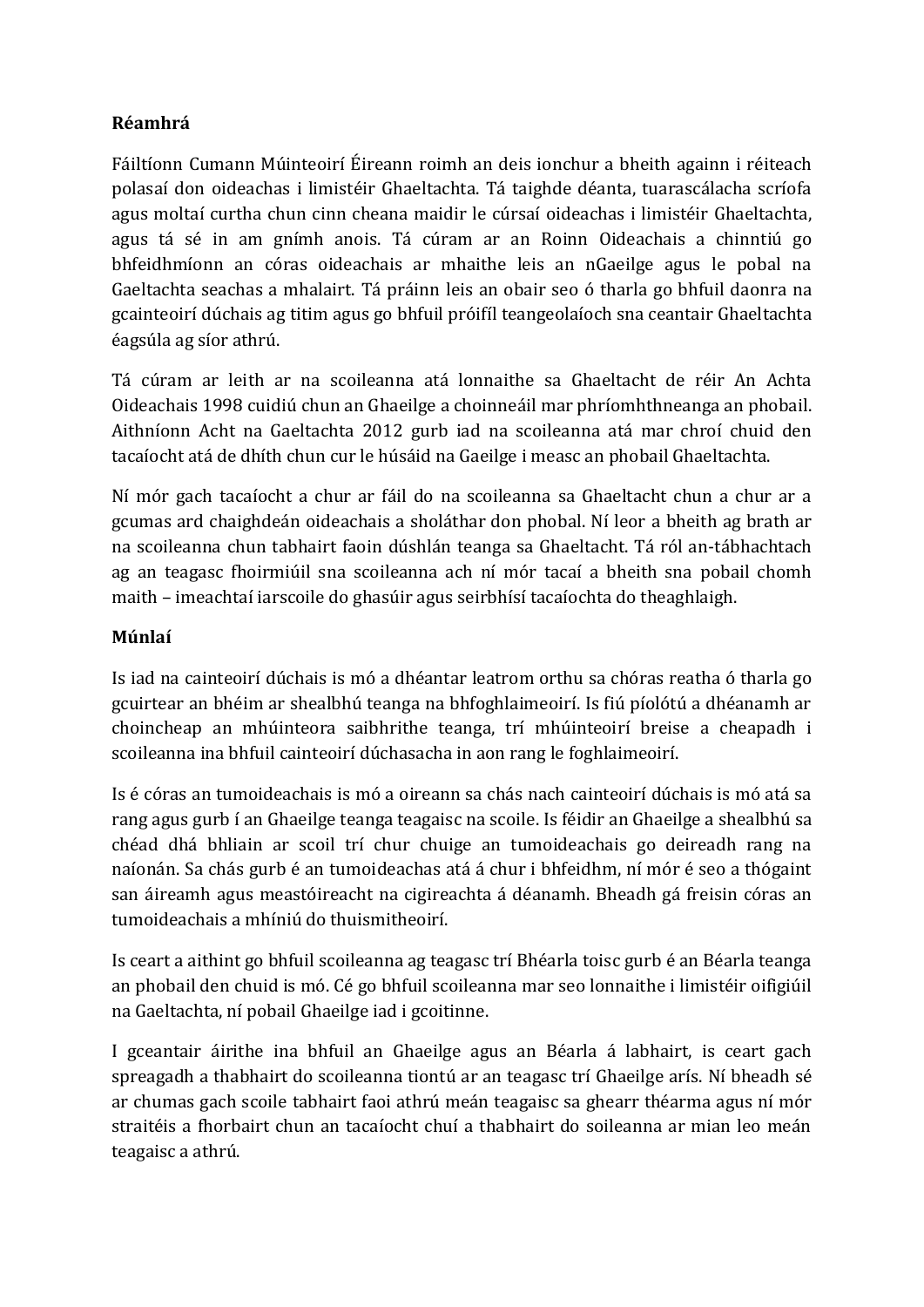Is fiú an coincheap a bhaineann le hionaid sealbhaithe teanga a phíolótú. D'fhéadfadh go mbeadh an-bhuntáiste ag baint le hionaid den chineál seo chun deis a thabhairt do ghasúir a thagann isteach sa ghaeltacht caighdeán a bhaint amach sa sprioctheanga a chuirfeadh ar a gcumas tabhairt faoina gcuid oideachais trí mheán na Gaeilge. Is fiú foghlaim ón taithí sa Bhreatain Bheag ach cur chuige oiriúnach do chomhthéacs na hÉireann a fhorbairt.

## **Struchtúr Oideachas na Gaeltachta**

Is í an scoil aonair ag leibhéal na bunscoile bunchloch tacaíochta an phobail. Ach scoileanna a bheith sásta d'fhéadfaí na moltaí a bhaineann le comhroinnt boird bhainistíochta a phíolótú, gan cur isteach ar an gcaidreamh a bhíonn ag scoil aonair lena pobal féin. D'fhéadfaí píolótú a dhéanamh ar an moladh go roinnfí seirbhísí rúnaíochta freisin idir scoileanna. B'fhéidir go bhféadfaí na hionaid sealbhaithe teanga a lonnú i bhfoirgintí scoile nach bhfuil in úsáid a thuilleadh.

### **Tiománaithe an tSoláthair Oideachais**

#### **Ceannaireacht agus Bainistíocht**

Tá ceannaireacht agus bainistíocht d'ard-chaighdeán de dhíth i ngach scoil. Cé go mbíonn cúrsaí agus tacaíocht ar fáil do phríomhoidí nua-cheaptha tríd an Seribhís Tacaíochta um Fhorbairt Ghairmiúil do mhúinteoirí, ní mór freastal ar leith a dhéanamh ar phríomhoidí i scoileanna Gaeltachta, toisc go mbíonn orthu déileáil le dúshláin ar leith. Tá fiúntas sa mholadh go mbeadh líonra ar leith ar fáil do phríomhoidí na Gaeltachta. Is cinnte freisin go bhfuil gá leis an bhforbairt ghairmiúil leanúnach a dhéanfadh freastal ar riachtanais na bpríomhoidí sna scoileanna Gaeltachta. Tá deis ann anois le bunú an Lár-ionaid um Cheannaireacht Scoile in Ionad Oideachais an Chláir, riachtanais ceannaireachta na bpríomhoidí Gaeltachta a bheith mar dhlúth-chuid den chlár.

#### **Soláthar Múinteoirí**

Ní mór do mhúinteoirí a théann ag teagasc i scoileanna Gaeltachta ard chumas a bheith acu sa Ghaeilge agus is gá go mbeadh tuiscint acu ar an oideolaíocht a ghabhann le teagasc i scoileanna Gaeltachta. Tá gá don chóras a chinntiú mar sin go mbíonn dóthain múinteoirí ar fáil chun na folúntais ar fad a líonadh. Obair dhúshlánach é a bheith ag teagasc cainteoirí dúchais agus foghlaimeoirí san aon rang. Ní ceart go mbeadh iachall ar aon mhúinteoir dul ag teagasc i Scoil Ghaeltachta mura bhfuil an t-inniúlacht acu.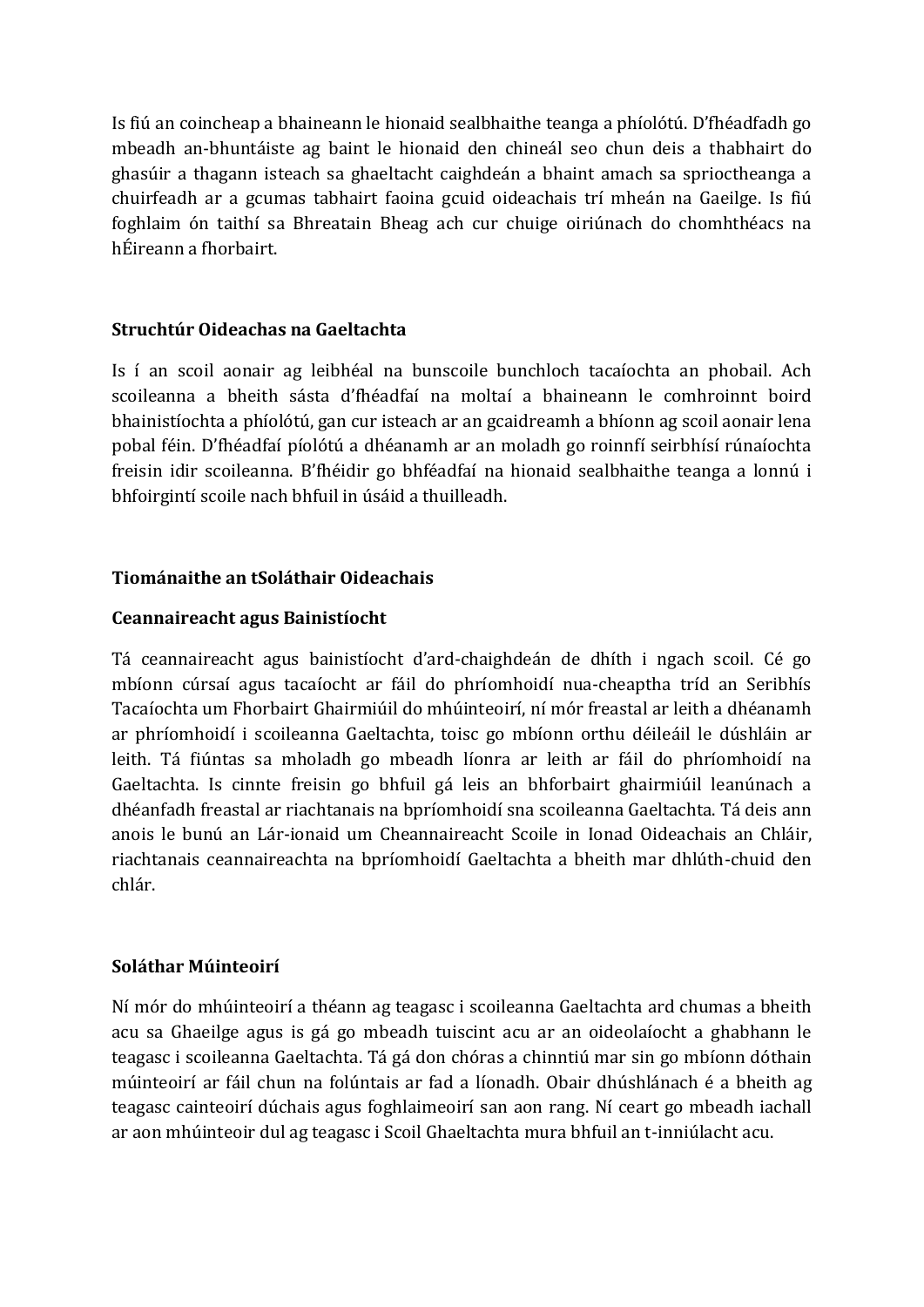Is fiú cúrsa oiliúna tosaigh a chur ar fáil go hiomlán trí mheán na Gaeilge d'ábhar oidí ag an mbunleibhéal. Ní gá go mbeadh a leithéid de chúrsa dírithe ar sholáthar múinteoirí don chóras lánGhaeilge amháin cé go mbeadh an teagasc trí Ghaeilge mar dhlúth chuid den chúrsa. Ní ceart go mbainfí an cúram d'aon chúrsa réamh-oiliúna ag an mbunleibhéal múinteoirí a ullmhú do gach cineál scoile sa chóras.

Is gá a chinntiú go bhfuil foireann ag an Seirbhís um Fhorbairt Ghairmiúil do Mhúinteoirí atá inniúil ar fhreastal ar riachtanais na múinteoirí sa Ghaeltacht. Tá sé inmhianaithe freisin go mbeadh cúrsaí dioplóma agus máistreachta ar fáil sna Coláistí Oideachais a fhreastalaíonn ar an oideachas Gaeltachta. I gcás an dioplóma ar an oideachas speisialta a ritear faoi Chiorcláin na Roinne (01/2015, 02/2015, 03/2015) is ceart módúil a bhaineann le comhthéacs na Gaeltachta, múineadh litearthachta sa Ghaeilge mar mháthair theanga, mar shampla, a bheith mar dhlúth-chuid den chúrsa.

D'fhéadfadh An Chomhairle um Oideachas Gaeltachta & Gaelscolaíochta comhordú a dhéanamh ar an soláthar inghairme do mhúinteoirí ach breis foirne a bheith acu.

## **Curaclam**

Agus curaclam athbhreithnithe teanga ar na bacáin ag an mbunleibhéal, ní mór monatóireacht leanúnach a dhéanamh féachaint an bhfuil freastal cuí á dhéanamh ar riachtanais na scoileanna Gaeltachta.

Caithfear aitheantas a thabhairt don obair atá déanta ag COGG cur leis an soláthar acmhainní don teagasc sa Ghaeltacht trí chomhordú a dhéanamh ar an soláthar. Is obair leanúnach é an soláthar acmhainní teagaisc agus mar sin is gá a chinntiú go leantar le maoiniú COGG chun go líonfar na bearnaí atá fós ann. Bíonn gá i gcónaí le hábhar éisteachta agus le hábhar léitheoireachta grádaithe sna canúintí éagsúla, le téacleabhair i dteanga oiriúnach do pháistí agus acmhainní ar líne. Ní mór an córas leathanbhanda fhorbairt chomh maith. D'fhéadfadh suíomh tacaíochta tiomnaithe don oideachas Gaeltachta a bheith faoi chúram COGG ach an fhoireann a bheith acu.

Ní mór a chinntiú go bhfuil saineolaithe le Gaeilge ar fáil sna seirbhís tacaíochta, ar nós na seirbhíse tacaíochta síceolaíochta. Is gá freisin a chinntiú go mbíonn tuiscint agus feasacht ar an dátheangachas agus riachtanais speisialta i comhthéács mionteanga agus mórtheanga ag baill sna seirbhísí tacaíochta agus ag saineolaithe sláinte ar nós teiripeoirí teanga agus urlabhra.

Nuair atá muinteoirí breise á ndáileadh ar scoileanna chun tacú le daltaí le raichtanais speisialta, ní mór a thógáil san áireamh go mbíonn ar scoileanna Gaeltachta tacaíocht foghlama a chur ar fáil sa litearthacht Ghaeilge agus sa litearthacht Bhéarla go minic chomh maith leis an mhatamaitic.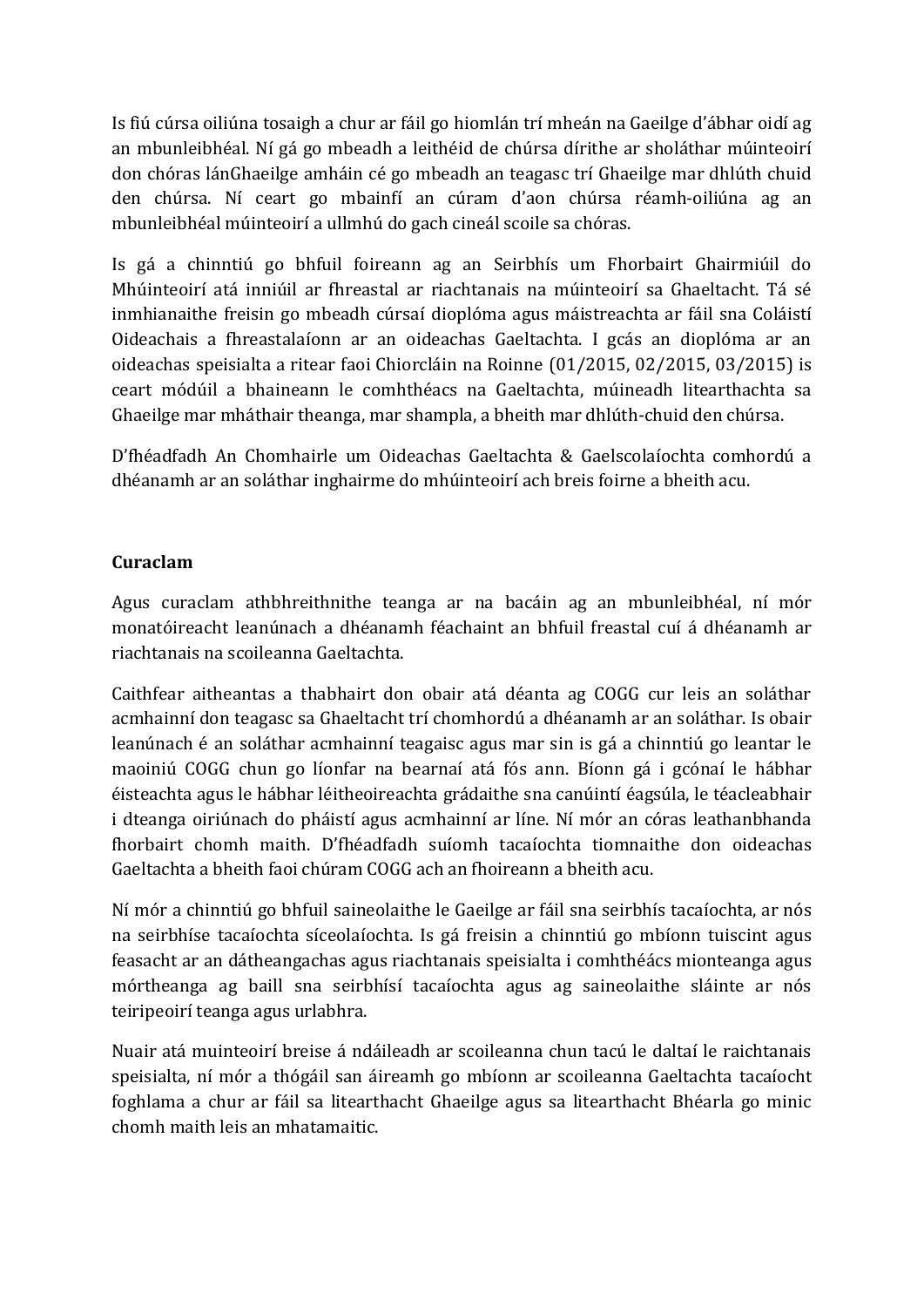## **Tuismitheoirí**

Ní mór go mbeadh eolas ar fáil do thuismitheoirí faoi chur chuige na scoileanna i leith na Gaeilge. Ní mór seirbhísí tacaíochta a bheith sa phobal do theaghlaigh ar mian leo a bpáistí a thógáil le Gaeilge

## **Naisc an Phobail**

Cuidíonn deiseanna labhartha Gaeilge lasmuigh de chomhthéacs na scoile le sealbhú agus le saibhreas teanga. Straitéis pobail a fhreastalaíonn ar riachtanais na gcainteoirí dúchais agus riachtanais na bhfoghlaimeoirí araon atá de dhíth.

## **Soláthar Oideachais Luath-óige**

Tá an ceart anois ag gach páiste trí bliana d'aois freastal ar naíonra. Tá an-bhuntáiste ann naíonra a bheith lonnaithe i scoileanna nó ar champas scoileanna nuair a bhíonn na háiseanna ann chuige seo. Is ceart leanúint leis an bpolasaí ard-chaighdeán cailíochtaí agus oiliúna a éileamh in earnáil na réamhscolaíochta agus tacú le cleachtóirí an tardchaighdeán seo a bhaint amach.

## **MOLTAÍ**

Fáiltítear roimh admháil na Roinne Oideachais agus Scileann go bhfuil stádas na Gaeilge i soláthar scoile riachtanach don tacaíocht le húsáid na Gaeilge i bpobail na Gaeltachta agus go n-athdhearbhaíonn an Roinn a tiomantas do sholáthar oideachais ar ardchaighdeán trí mheán na Gaeilge i limistéir na Gaeltachta. Beidh toradh an tiomantais le sonrú nuair a chuirfear na moltaí a bhfuil glacadh leo i bhfeidhm.

Nuair atá sainmhíniú ar scoil Ghaeltachta á ullmhú ag an Roinn, ní mór a thógáil san áireamh go bhféadfadh éagsúlacht scoileanna a bheith lonnaithe sa Ghaeltacht. Ní hionann láidreacht na Gaeilge i ngach ceantar. Is gá tacú le scoileanna atá ag iarraidh aistriú ar ais go dtí an teagasc trí Ghaeilge más é seo mian an phobail.

Tá múinteoirí buartha go lorgófaí an caighdeán Béarla céanna i rang 2 sna tástálacha caighdeánacha sa chás go gcuirfear tumoideachas luathiomlán i bhfeidhm sna ranganna naíonán, agus go bhfuil sé tábhachtach go dtuigfeadh an pobal, na tuismitheoirí agus an chigireacht na himpleachtaí a bhaineann le cur i bhfeidhm an tumoideachais. Is cur chuige an-oiriúnach é an tumoideachas d'fhoghlaimeoirí teanga. Caithfear a chinntiú go ndéantar an t-idirdhealú cuí do na cainteoirí dúchais. Is gá a bheith solúbtha i gcás aon pholasaí tumoideachais a chuirfí i bhfeidhm.

Ní mór a chinntiú go gcuirfear an leibhéal tacaíochta atá de dhíth chun an Ghaeilge a láidriú sna scoileanna Gaeltachta ar fáil. Soláthar ábhar agus áiseanna teagaisc agus